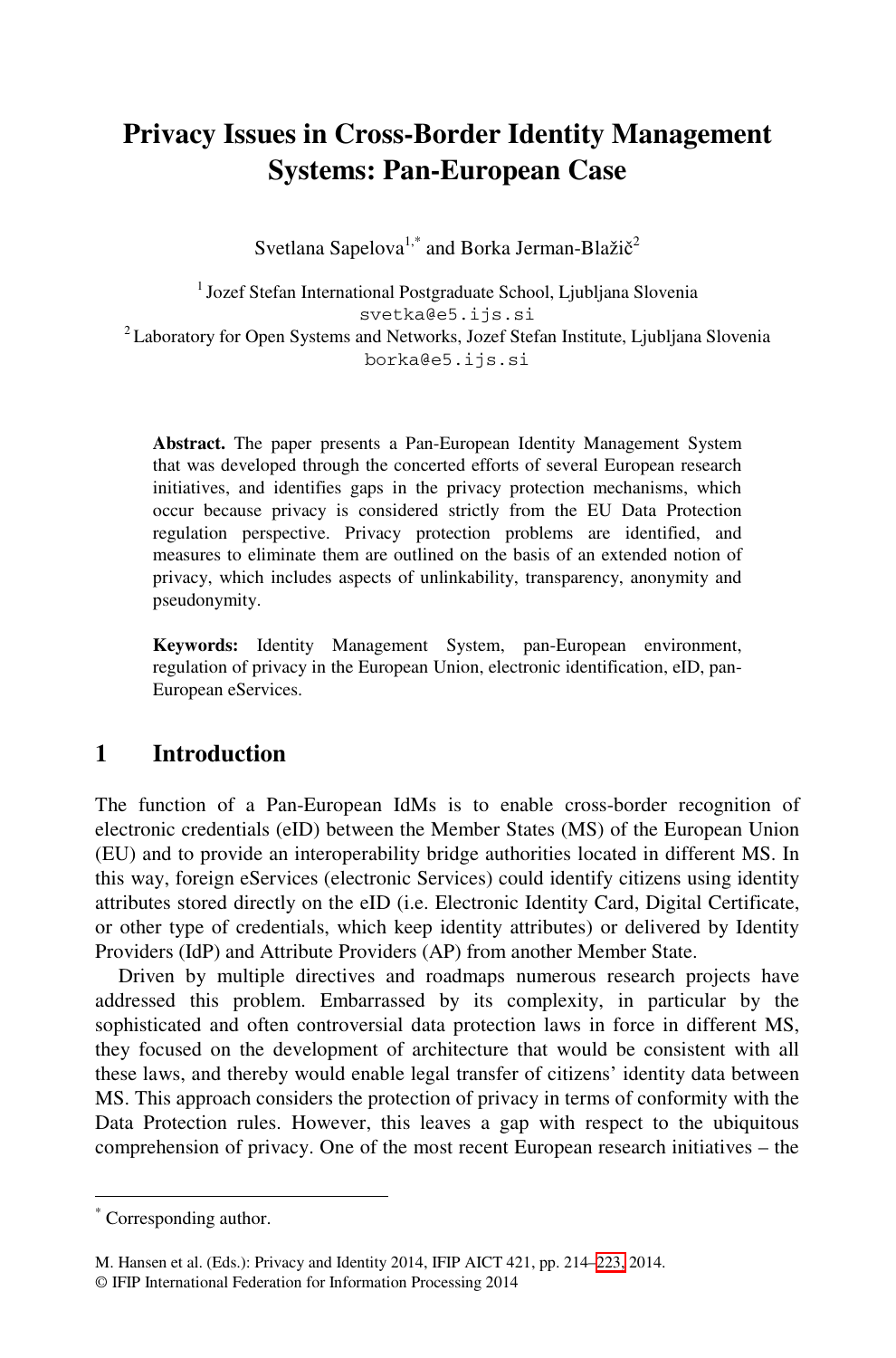STORK European Project [22] has developed a system in order to demonstrate the feasibility of cross-border eID recognition. In this paper we review the system and argue it suffers from multiple privacy protection gaps.

The paper is organized as follows: objectives of the Pan-European IdMs and related EU initiatives are presented in Chapter 2, Data Protection laws and the extended notion of privacy we use to analyze the system are reviewed in Chapter 3, architecture of the Pan-European IdMs is presented in Chapter 4, and the privacy analysis of the system is in Chapter 5.

#### **2 Towards a Pan-European IdMs**

The need to build a Pan-European IdMs has been emphasized by the European Commission (EC) with an objective to facilitate interaction between EU MS. Numerous initiatives [9], [3], [5], [14], [19], [20] driven by EC directives and roadmaps [1], [3], [7] have contributed to research and development in this field. The original proposal focused on the promotion of the cross-border eID recognition for eGovernmental (eGov) services. That would allow citizens to use foreign eGov services with electronic credentials issued either by their home countries or any other EU Member States. For instance, a citizen from Spain would be able to pay electricity bills via Italian eGov service, that would recognize a Spanish eID. Services enabled for cross-border communication would send identity attribute requests to citizens' native countries via the Pan-European IdMs system. The system will contact appropriate IdPs and send back highly reliable identity information from governmental and non-governmental registers. Currently no operable solution exists. The only prototype has been built by the STORK research initiatives (Secure Identity Across Borders Linked) [19] based on studies conducted by IDABC (stands for Interoperable Delivery of European eGov Services to Public Administrations, Businesses and Citizens) [5], a program launched in 2004 to promote the building of the cross-border IdMs for eGov services. STORK, launched by the EC in 2010, embraces not only governmental but also other spheres of life (eUniversity portals, eLearning platforms, eBank, and other services). The system developed within the project scope has been tested by several pilots. STORK is now in its second phase named STORK2.0 [20] that pursue the goals to extend the number of services participating in the cross-border collaboration, increase the number of identity attributes recognized across borders, and involve private service providers to collaboration.

The following use case illustrates a functional scenario of the STORK Pan-European IdMs:

 *A student from Italy wants to apply for Erasmus exchange at a Spanish university (eUni). In order to get identified by the service as an eligible participant, the student should provide the name of his home university, year of study, and a proof of a student status. This data is managed by the IdMs of his home university in Italy (homeUni). To collect the data eUni redirects the student to his homeUni IdMs via STORK IdMs, where he is identified with his*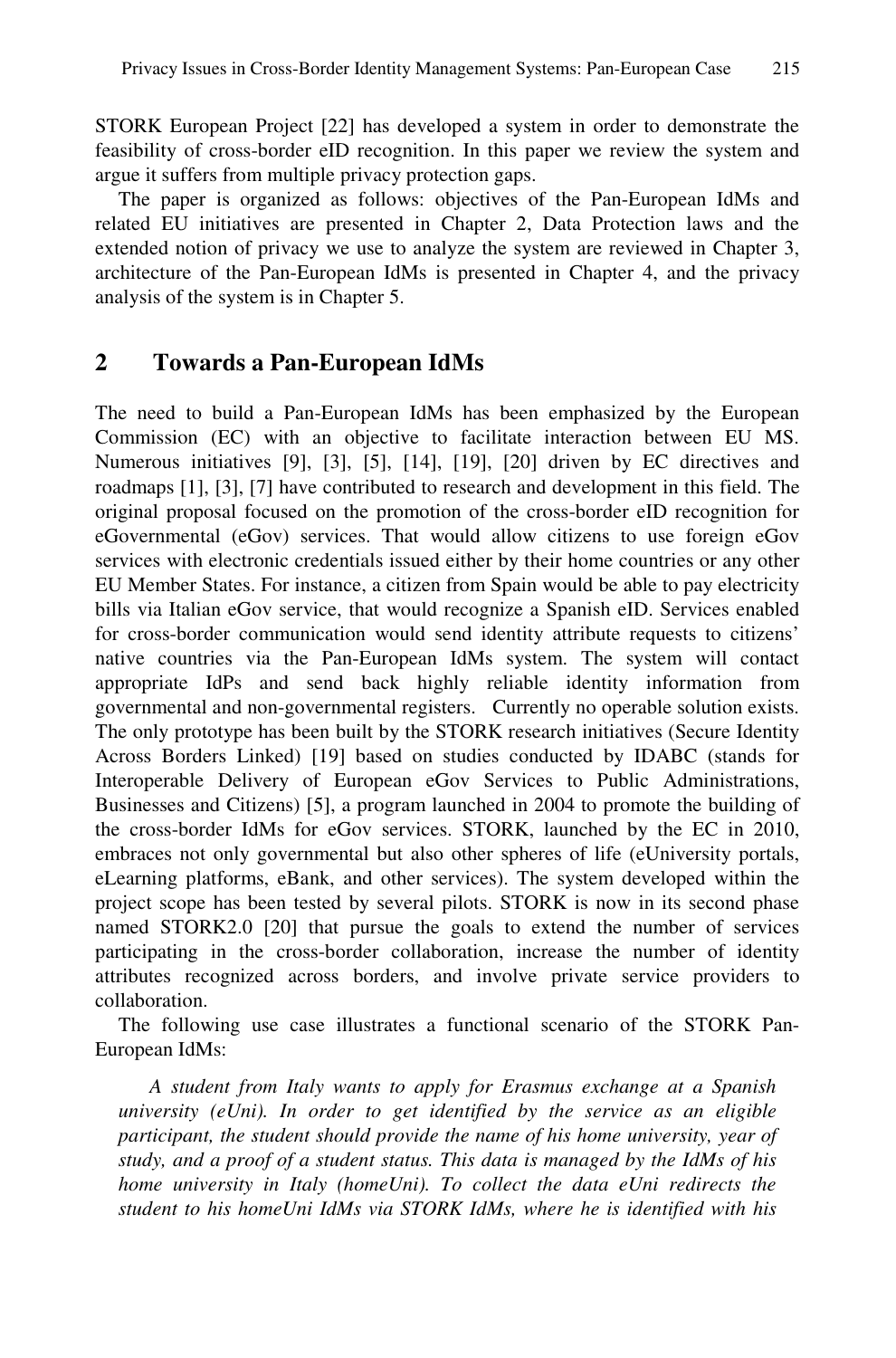*home credentials, collects necessary identity attributes from the homeUni database and sends them back to the eUni via STORK IdMs. Because Italian and Spanish IdM systems have enabled interoperability and established mutual trust in advance, Spanish eUni grants access based on the attributes received from the homeUni.* 

## **3 Privacy Regulations in the Pan-European Environment**

### **3.1 Privacy Perspective**

EU data protection rules are delivered in the form of directives manifesting the legal notion of privacy [11], which must be respected by all Member States. The main EU directive on Data Protection is Directive 95/46/EC, the Data Protection Directive (DPD) [8], which regulates the transfer of Personal Identifiable Information (PII) [16] within and beyond the EU. National data protection laws in all EU Member States were harmonized with the DPD [8]. Because the STORK system serves for the transfer of personal identity data, it becomes a subject to the DPD rules. The Data Protection principles laid down by the DPD:

- 1. Personal data is only processed once the citizen gives unambiguous consent.
- 2. The purpose of data transfer must be explicitly specified.
- 3. The amount of data released to the service should be minimal.
- 4. The transfer of National Identification Number (NIN) is a matter of special concern. It must be processed according to the national legislation.
- 5. Respect the right of an individual to access his/her personal data.
- 6. Ensure the appropriate technical and organizational measures to protect data from unauthorized access, disclosure and loss.
- 7. There should be at least one supervising authority monitoring the personal data handling within the MS.

Every MS interprets and applies instructions laid down by the DPD in its own way. Complying with all local data protection laws is particularly challenging due to their heterogeneity and incompatibility. Some of the most challenging issues are: controversial regulations about the transfer of NINs (some countries allow the crossborder transfer of NINs, while others do not [15]), different amount of NINs used for the identification of citizens (single or multiple, sector-specific [15]), different obligations for the personal data processing (e.g., Austrian Data Processing Register must be notified of each data transfer and application, while Denmark does not require any notification [15]), and different regulations about data sharing between public administrations (some countries explicitly allow data sharing, if it complies with a specific law, while other countries have special authorities authorized to issue the data sharing permissions [15]).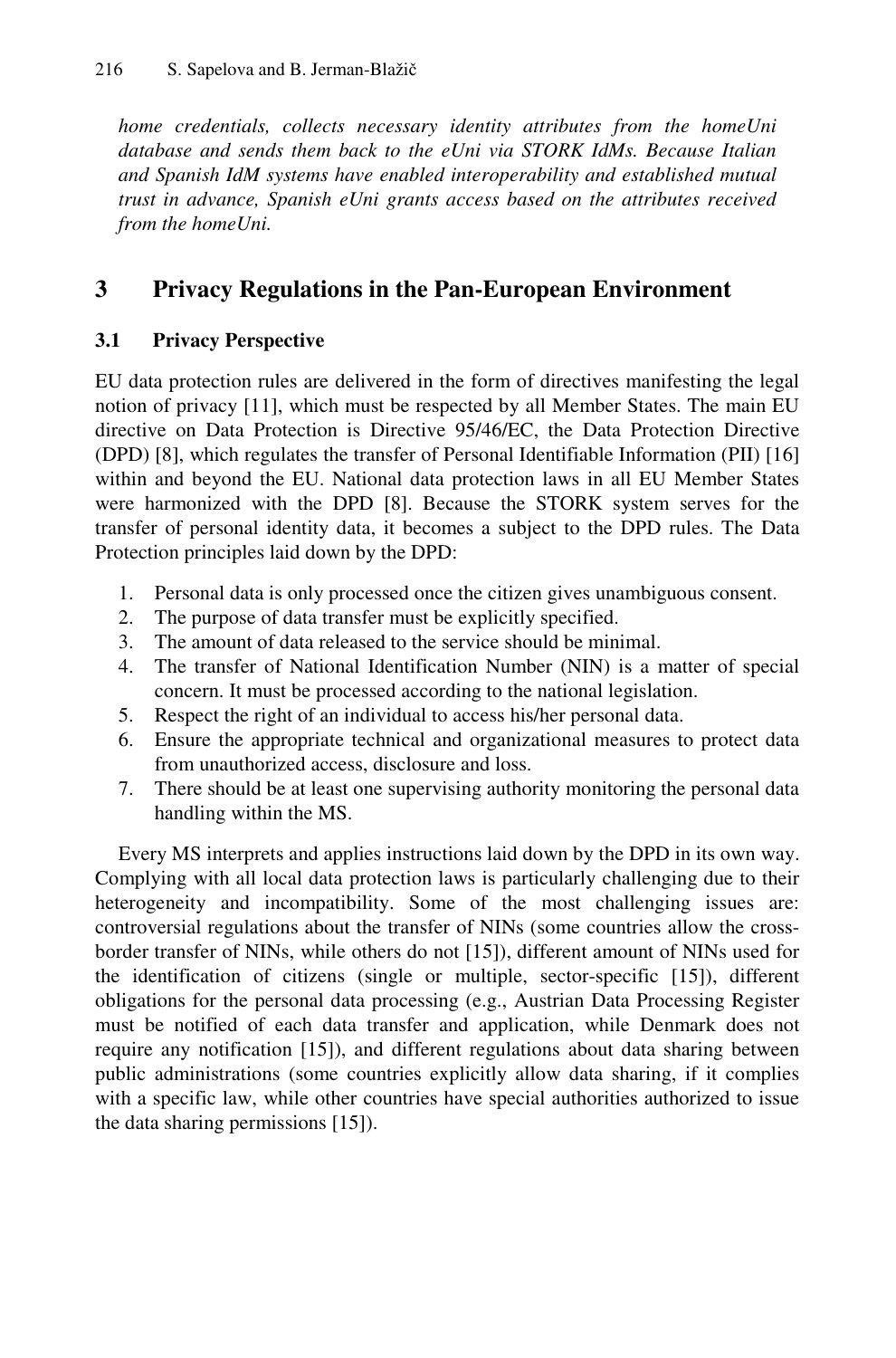#### **3.2 Extending the Notion of Privacy**

Although the adherence to all data protection regulations ensures the legitimate handling of data by an information system, it is not sufficient to cover all implications of privacy [10]. That is, with respect to eID Identity Management, protection and management of electronic identity are not addressed by legal regulations, thereby leaving room for interpretation [4]. Unlinkability, transparency, anonymity and pseudonymity were assumed to be of great importance for privacy protection in Identity Management [4], [24]. They manifest user control over personal data by adding user-centricity aspect to the system design. The paper uses this extended notion of privacy to analyze the privacy protection implications within the Pan-European IdMs.

We also refer to the recent Data Protection Regulation Proposal [25] that will soon replace the current DPD. We recap new elements introduced by the Proposal and recognize their impact on the identified privacy issues.

### **4 Architecture of the Pan-European Identity Management System**

The biggest challenge in the use-case implementation is to comply with all data protection principles mentioned in the previous section. It was assumed that the following functional requirements derived from the principles were the most relevant ones for the system in question:

- 1. Built-in citizens' consent is the core of every transfer process.
- 2. Manage adherence to the data minimization principles.
- 3. Clearly inform the user about the purpose of the data transfer and the name of the data receiver.
- 4. Perform the data transfer only if the transfer complies with the legal regulations in the MS owning the data.
- 5. Implement appropriate security measures to protect the transferred data against unauthorized disclosure, access, or eavesdropping.

Figure 1 illustrates the architecture of the Pan-European IdMs for eGov delivered by IDABC and approved by the European Commission [13]. It is based on proxy services (PEPS), which function as gateways between the national eID IdMs, mediating the flow of data between MS. Such approach adapts to the heterogeneity of local data protection laws by hiding details of data handling behind the national gateways. Each MS is free to decide what identity attributes can be released and what eID IdMs technology to deploy. Because the Pan-European IdMs is placed on the proxy position between MS, not all data protection principles are applicable. Table 1 shows the relation between the data protection principles and the two types of data handling (cross-border transfer and data collection from the local source before the cross-border transfer) with respect to the described architecture.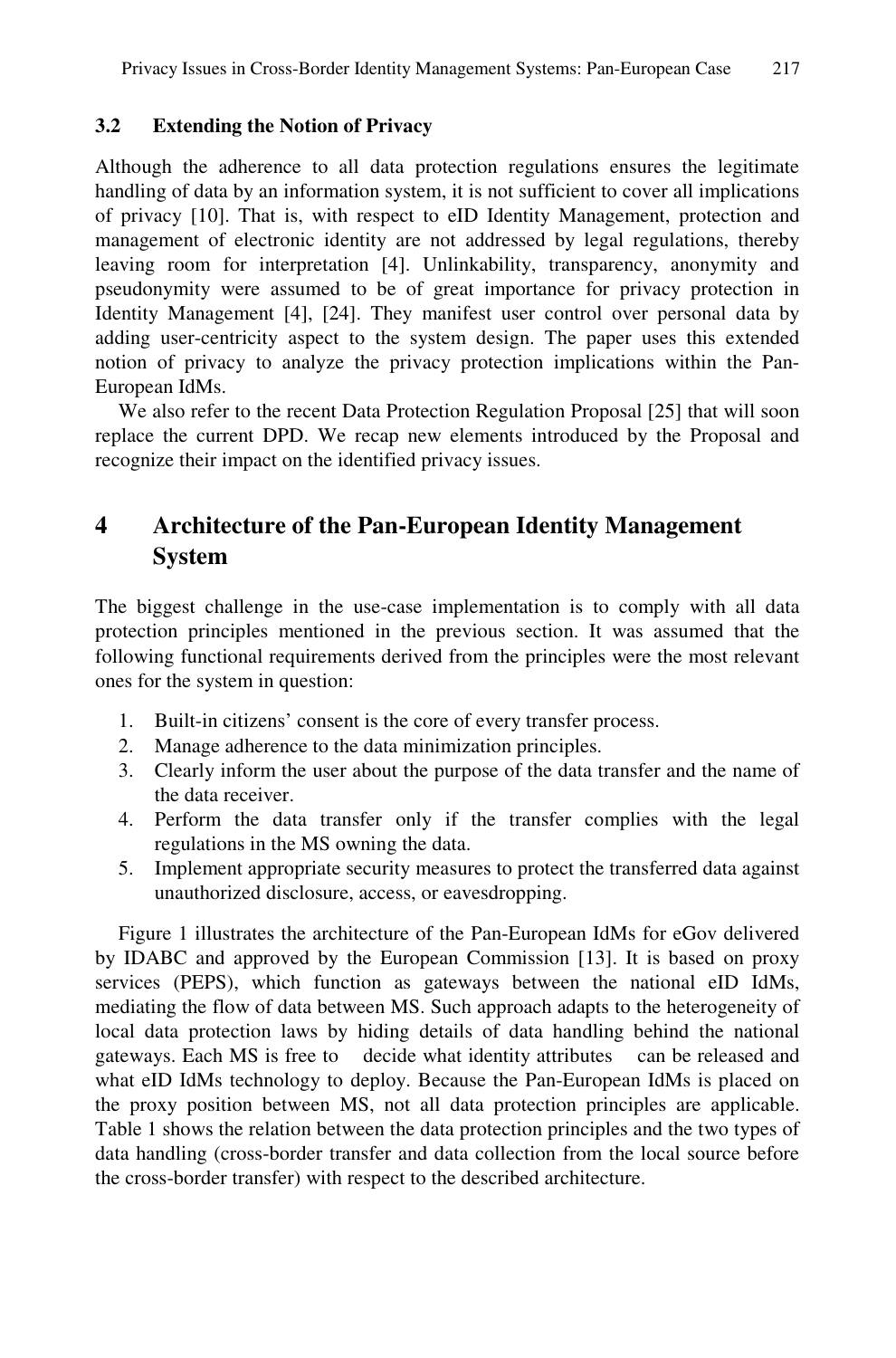So far, the PEPS-based architecture of the Pan-European IdMs is the state-of-theart in the field and STORK project use it to design the system.



**Fig. 1.** Architecture of the Pan-European IdMs proposed by IDABC (Source: [13])

## **5 Privacy Issues in n Cross-Border IdMs**

This analyses privacy and identifies privacy breaches in the STORK Pan-Europ pean IdMs. It is impossible to perform an ubiquitous analysis of such a complex system based only on the scope o f pilots; thus, we also review privacy with respect to the possible scenarios likely to occur once the system is pushed to its logical extreme.

#### **5.1** The Loss of Control over Identity Data

The lack of control over the personal identity data in the eID IdMs has been identified as an issue long time ago [4], [21]. Some of the reasons were identified during the system review:

- − The data handling mechanisms used by the system lack transparency
- − In the light of emerging technologies the EU regulations get obsolete

The cross-border eID recognition catalyzes ubiquitous adoption of the eID identification and thereby creates a threat to privacy. The Pan-European IdMs amplifies problems of eID D IdMs at the national level and propagates them to the cross-border context. Miss sing transparency masks data handling mechanisms and causes unawareness in legal regulations that apply to the system. Although the Pan-European IdMs obtains consent before it transfers identity data, it does not inform users about the legal aspects of the process, nor obliges the SPs to provide such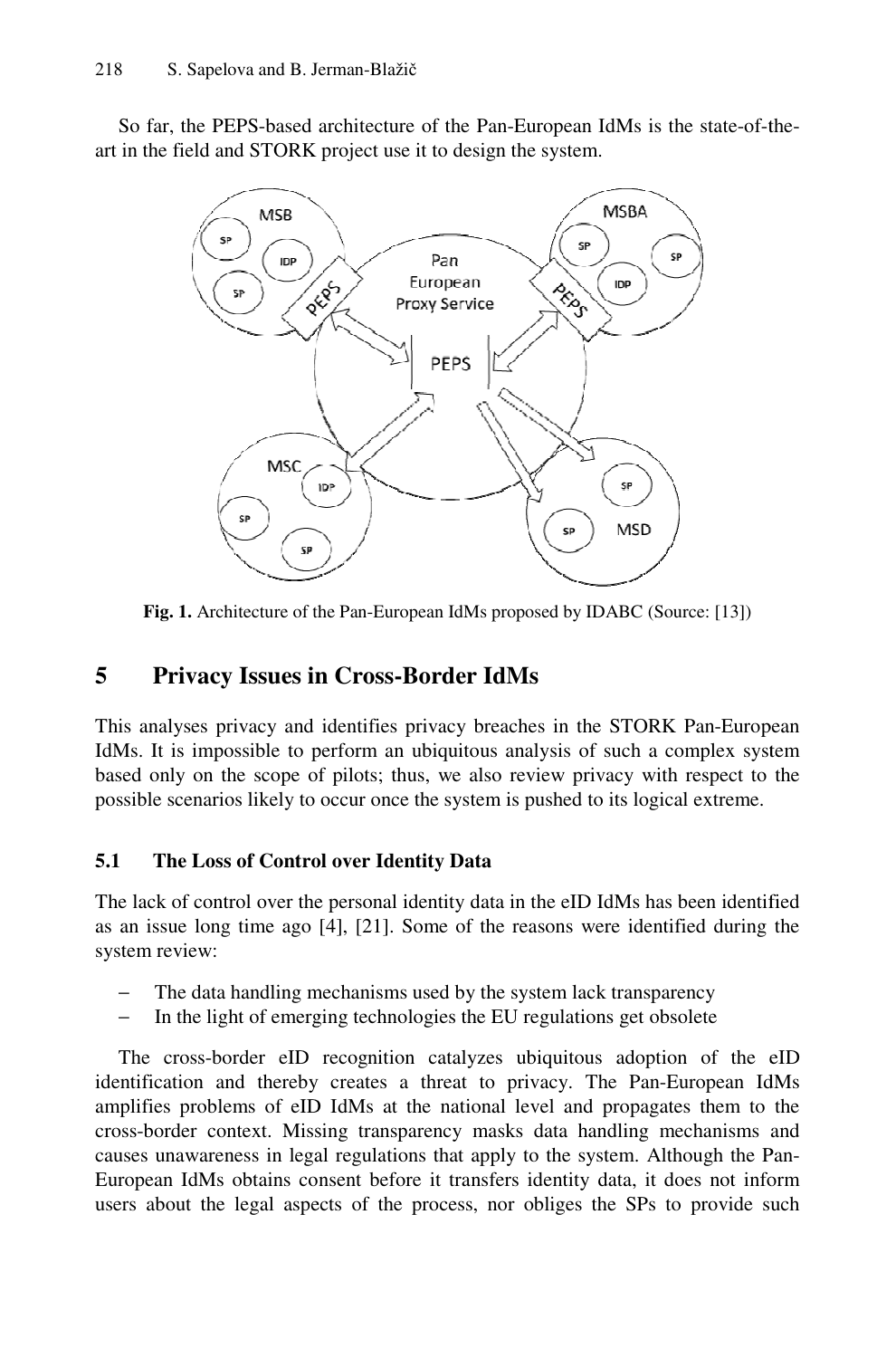information. It is necessary to inform users about the legal regulations in the MS that receives their identity data; having accepted these regulations, users should give their explicit consent.

|                                                              | Cross-border data<br>transfer                             | Data collection within<br>MS                         |
|--------------------------------------------------------------|-----------------------------------------------------------|------------------------------------------------------|
| Unambiguous consent                                          | PEPS obtains consent<br>from users                        | Local IdMs infrastructure<br>obtains consent         |
| Purpose of data<br>transfer                                  | PEPS informs about the<br>purpose of the data<br>transfer | User is informed by the<br>local IdMs infrastructure |
| Data minimization                                            | X                                                         | Responsibility of the local<br>eID IdMs              |
| <b>Process NINs</b><br>according to the<br>national laws     | X                                                         | Responsibility of the local<br>eID IdMs              |
| Right of an individual<br>to access his/her<br>personal data | X (PEPS does not<br>store any identity data)              | Every MS implements it at<br>the local level         |
| Data protection                                              | Protect data transferred<br>between PEPSes                | Protect data handled by the<br>national eID IdMs     |
| Supervising authority                                        | $X$ (no authority in<br>cross-border contexts)            | Every MS implements it at<br>a local level           |

**Table 1.** Relations between data protection principles and data handling types

Further research is necessary to develop appropriate technical means to implement this procedure in the most convenient way. The issue has been recognized by the EC and addressed by the new Data Protection Regulation Proposal [25]. In particular, Articles 12, 13 and 14 of the Proposal emphasize the responsibility of data controllers in providing comprehensive information about the purpose of data transfer, the names of data recipients and the period the recipient will store the data etc. By the decision of the STORK project Consortium, the roles of data controllers are assigned not only to the IdPs, but also to the SPs that receive identity data; in this way, the requirements laid down in the above-mentioned articles will be duly fulfilled by all parties, significantly increasing transparency of the cross-border identification procedure, and thereby easing the burden on the Pan-European infrastructure.

Another dimension of the problem emerges when identity data are put at the disposal of third parties; e.g., the cloud technologies. In the light of a growing interest for cloud storages, we can expect an increasing number of providers will use clouds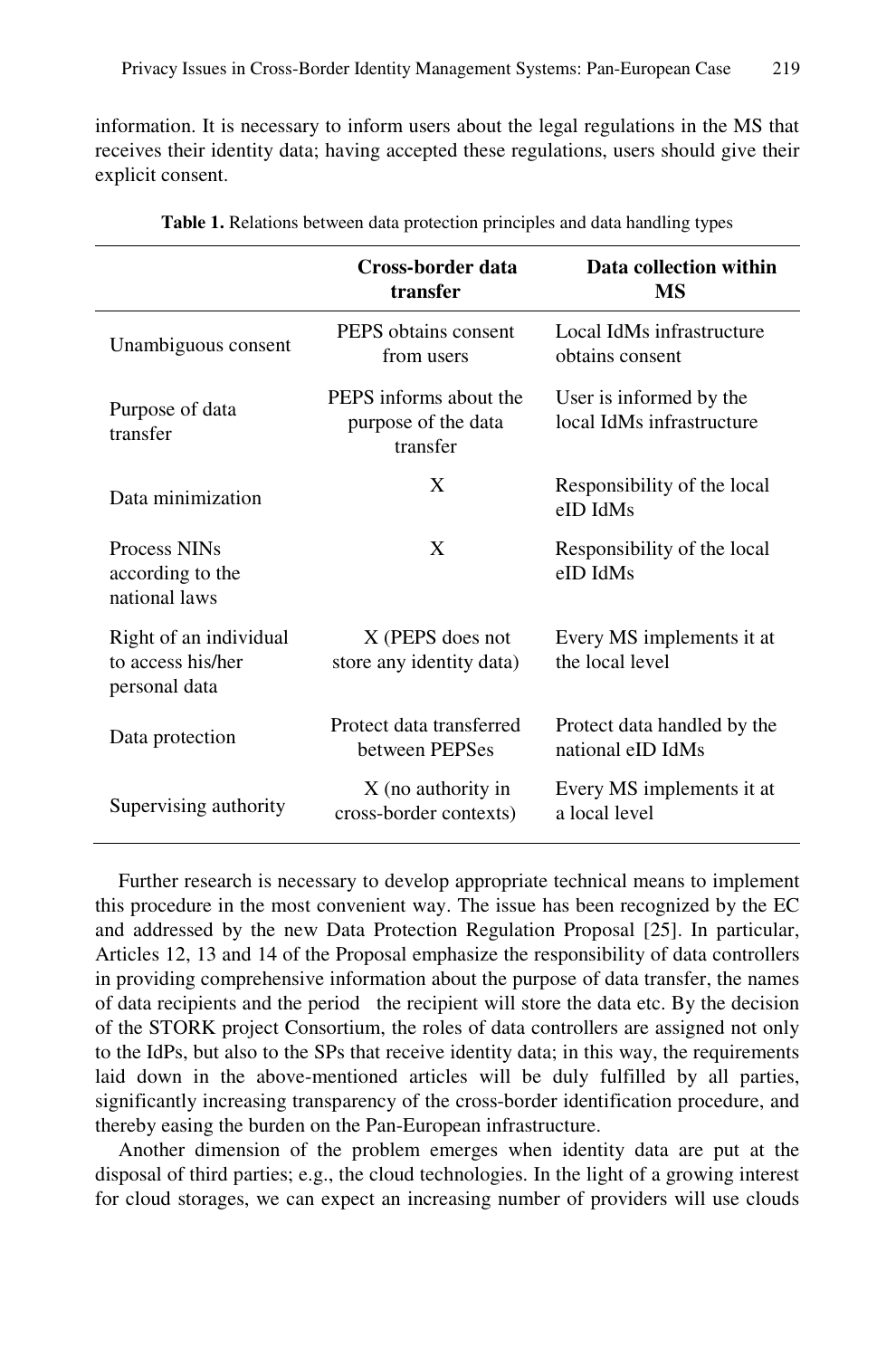to deploy their services and data storages. This poses a great risk potential for the privacy breaches [22]. For instance, third parties could monitor data stored on clouds [23], while the legal regulations that apply to the clouds and data handling mechanisms used by them are not clear. Another potential privacy threat is the lack of awareness of security measures employed by the cloud providers. The new Regulation does not explicitly address cloud computing, but refers to issues relevant to the technology such as data breach notification (Article 31), increased enforcement regime against controllers and processors (Article 79), assurance of proper security measures by data controllers and data processors (Article 30) etc. However, a lot of existing difficulties and problems with regards to cloud computing will still remain [26]; clearly, they will have to be carefully considered by all the involved parties when pushing the pan-European IdMs to the extreme.

#### **5.2 Linkability by Default**

The same NIN is used for identification purposes via the STORK Pan-European IdMs, leaving the possibility to link users' identities across different contexts. Furthermore, there is no data minimization compliance control in place. In order to tackle this issue, the STORK Consortium proposed the encryption of NINs before their cross-border transfer, and devised a NIN transformation scheme [18], however, the employment of the scheme is left to the discretion of every MS. Currently, every MS that legally allows cross-border transfer of simple NINs enables identity linkage by different parties. Multiple surveys identified this problem in the context of eID, and emphasized the necessity to adopt the "eID unlinkability" rule "as a must" [4][12], obliging eID IdMs to derive specific identification numbers for every context or service. This would reduce the risk of linkability through NINs, however, members states would have to invest significant efforts into the reorganization of their local eID IdMs. Clearly, the solution still has a long way to go.

Nevertheless, simple NIN proliferation prevention alone will not eliminate the problem of linkability. Identity linkage will still be feasible by comparing the sets of other identity attributes (sometimes referred to as the quasi-identifying attributes). For example, when a student provides a combination of his/her "fist name/last name/date of birth" to an eLearning service and sends the same data through an online application for Erasmus exchange, it is possible to claim with a certain degree of probability that the two sets of attributes belong to the same person. Adherence to the data minimization principle can help reduce the risk [10]. Raising user awareness regarding the linkability issues should encourage them to share only the minimum necessary information. It could be implemented as a feature of the pan-European IdMs that tracks the amount of identity data released by an individual user, alerting him/her about the risk of identity linkage before the transfer of data is launched.

With respect to the issue the new Data Protection Regulation Proposal brought several regulations that have a direct impact on the mitigating the risk of linkability. Thus, Article 23 of the Proposal sets obligations of the controller derived from "privacy by design" principles [2] that address different aspects of protecting Personally Identifiable Information (PII) such as follow the principles of data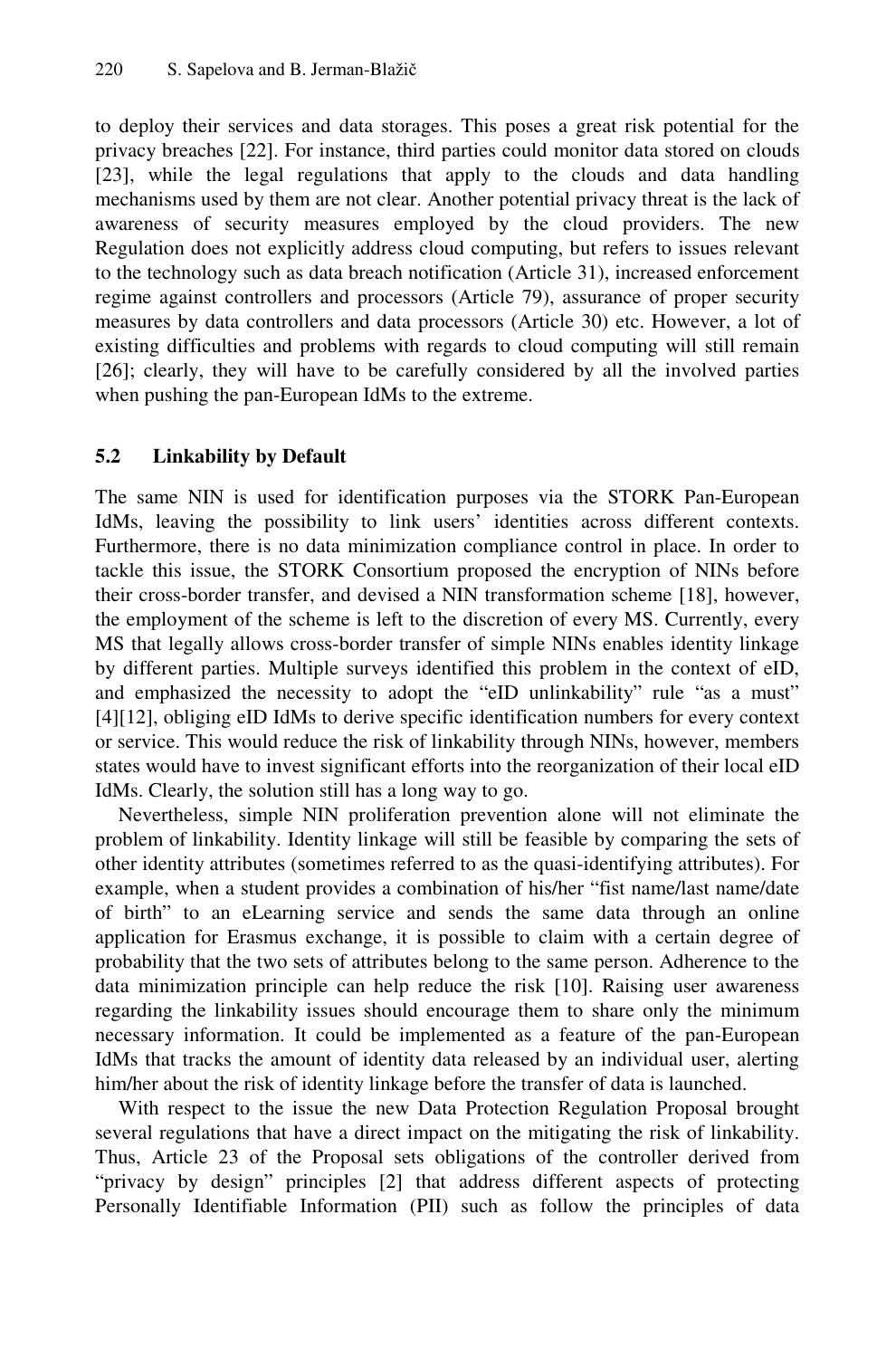minimization, purpose binding, end-to-end security etc. Article 20 concerns the data subject's right not to be subject to a measure based on profiling. Profiling would be allowed only with a consent of users, when provided by law or when needed to pursue a contract. It must not lead to discrimination and should not be based on automated processing.

#### **5.3 Anonymity and Pseudonymity**

Because the STORK objective is to enable services to obtain highly trustworthy identity attributes from different MS, such problem statement left the consideration about the anonymous and pseudonymous participation out of the project's scope. However, with regards to the current efforts in providing means for a large number of heterogeneous services to use the STORK system [20] we can expect multiple STORK-enabled services will not require real data to identify users. The case a foreign service, which allow anonymous or pseudonymous participation, receives real identity data must be eliminated. Clearly, the step towards anonymous and pseudonymous participation must be taken by the MS. They have to enable these features in their local eID IdMs. Such approach would facilitate the adoption of anonymity and pseudonymity at the pan-European level. However, considering the current gap in the EU data protection regulations [4], the fastest way towards a solution is by means of the pan-European eID infrastructure that employ the anonymisation and pseudonymisation as additional PEPS functionalities.

### **6 Conclusion**

However, STORK has demonstrated that interoperability by means of a pan-European IdMs is technically feasible, the system suffers from significant privacy protection gaps. Although the view of privacy as an implication of the Data Protection regulations is a prerequisite for a legitimate cross-border identity data transfer, it leaves a lot of privacy-related aspects out of scope. In our analysis, we identified privacy protection problems of the pan-European IdMs, using the extended notion of privacy that embraces transparency, linkability, anonymity and pseudonymity. We argued that the level of privacy protection provided by the pan-European IdMs depends not only on privacy protection mechanisms employed by the system itself, but also on the mechanisms provided by the local eID IdMS. The lack of such mechanisms is caused by insufficient EU Data Protection regulations, and inadequate attention to the problem from the MS. Clearly, the problem must be addressed from legal and technical perspectives. MS should join efforts to enhance technical means for privacy protection of their local eID IdMs and subsequently of the entire pan-European IdMs, while refining implication of privacy from the legal perspective. The recently proposed new Data protection Regulation is a first step with regards to the problem; it addresses important aspects of privacy like security, transparency, unlinkability and user centricity of local eID IdMs that consequently impact entire cross-border infrastructure. However, we' seen a lot of existing problems are out of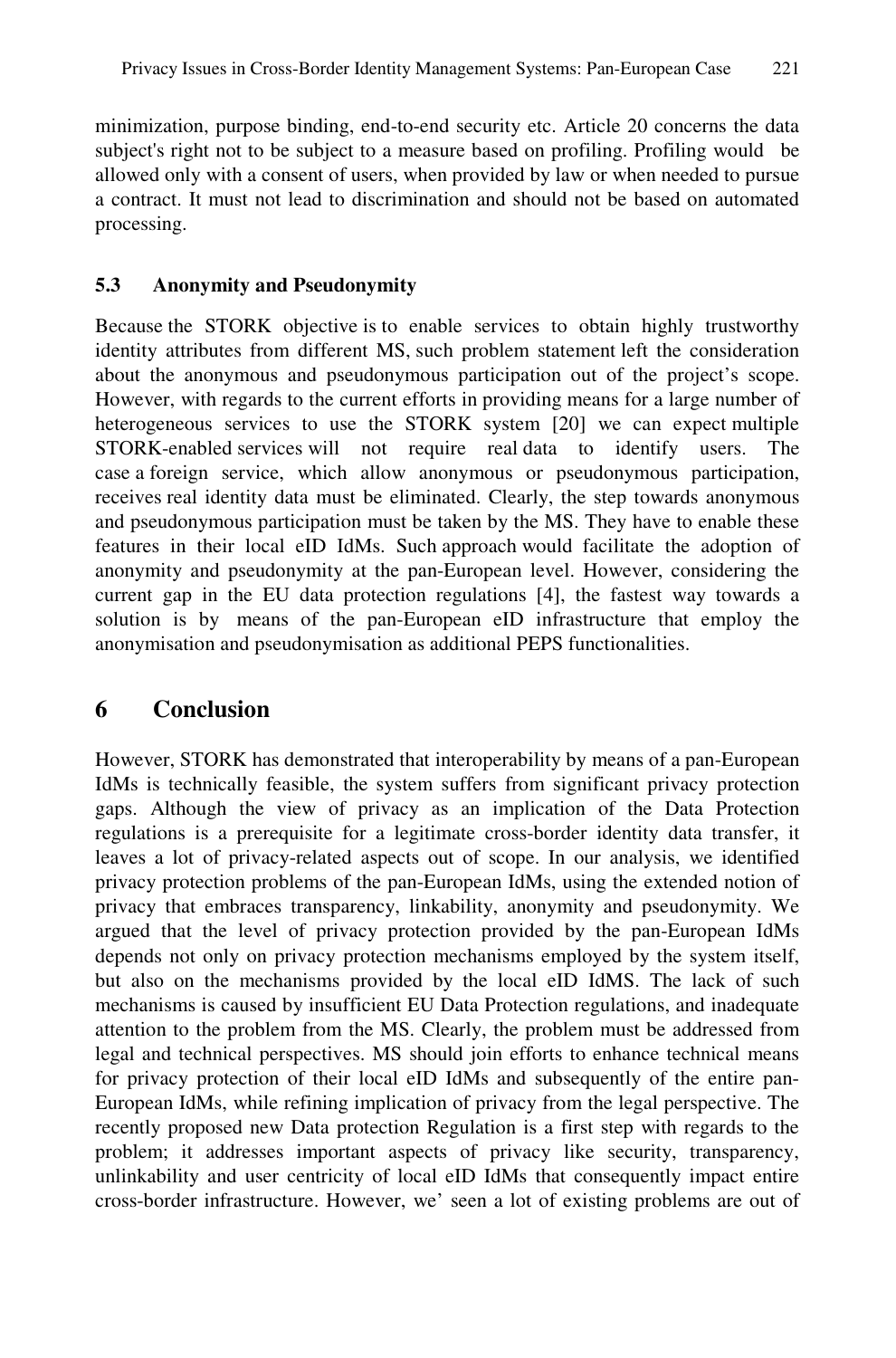the scope of the Regulation. This lays on an additional burden to researchers and requires them to undertake specific measures at the following stages of design and development of pan-European IdMs.

# **References**

- 1. A Roadmap for a Pan-European eIDM Framework by 2010 (2010), http://ec.europa.eu/information\_society/activities/ict\_psp/ documents/eidm\_roadmap\_paper.pdf
- 2. Cavoukian, A.: A Foundation Framework for a Privacy by Design Privacy Impact Assessment (2011), http://privacybydesign.ca/content/ uploads/2011/11/PbD-PIA-Foundational-Framework.pdf
- 3. Commission of the European Communities: i2010 eGovernment Action Plan, Brussels (2006), http://europa.eu/legislation\_summaries/ information\_society/strategies/l24226j\_en.htm
- 4. de Andrade, N.N.G.: Towards a European eID Regulatory Framework, Challenges in Constructing a Legal Framework for the Protection and Management of Electronic Identities. In: Gutwirth, S., et al. (eds.) European Data Protection: In Good Health? (2002)
- 5. Document on IDABC Interoperability Activities, http://ec.europa.eu/idabc/en/document/5319/5883.html
- 6. European Commission, How does the data protection reform strengthen citizens' rights? http://ec.europa.eu/justice/data-protection/ document/review2012/factsheets/2\_en.pdf
- 7. European Union (EU), Directive 2006/123/EC of the European Parliament and of the council on services in the internal market. Official Journal of European Communities of 23 November 1995, No L. 376, 36 (1995)
- 8. European Union (EU), Directive 95/46/EC of the European Parliament and of the Council on the Protection of Individuals with regard to the Processing of Personal Data and on the Free Movement of Such Data. Official Journal of the European Communities of 23 November 1995, No L. 281, 31 (1995)
- 9. FIDIS, Future of Identity in the Information Society, http://www.fidis.net/
- 10. Hansen, M.: Top 10 Mistakes in System Design from a Privacy Perspective and Privacy Protection Goals. In: Camenisch, J., Crispo, B., Fischer-Hübner, S., Leenes, R., Russello, G. (eds.) Privacy and Identity 2011. IFIP AICT, vol. 375, pp. 14–31. Springer, Heidelberg (2012)
- 11. Jori, A.: Data Protection Law An Introduction. Privacy and privacy protection (2007), http://www.dataprotection.eu/pmwiki/pmwiki.php?n=Main.Privacy
- 12. Lusoli, W., Maghiros, I., Bacigalupo, M.: eID policy in a turbulent environment: is there a need for a new regulatory framework? European Commission Joint Research Centre (2009)
- 13. Majava, J., Graux, H.: Common specifications for eID interoperability in the eGovernment context, eID Interoperability for PEGS. Technical Report, IDABC eGovernment eServices (2007)
- 14. Modinis-IDM, https://www.cosic.esat.kuleuven.be/ modinis-idm/twiki/bin/view.cgi
- 15. Otjacques, B., Hitzelberger, P., Feltz, F.: Identity Management and Data Sharing in the European Union. In: 39th Hawaii International Conference on System Sciences (2006)